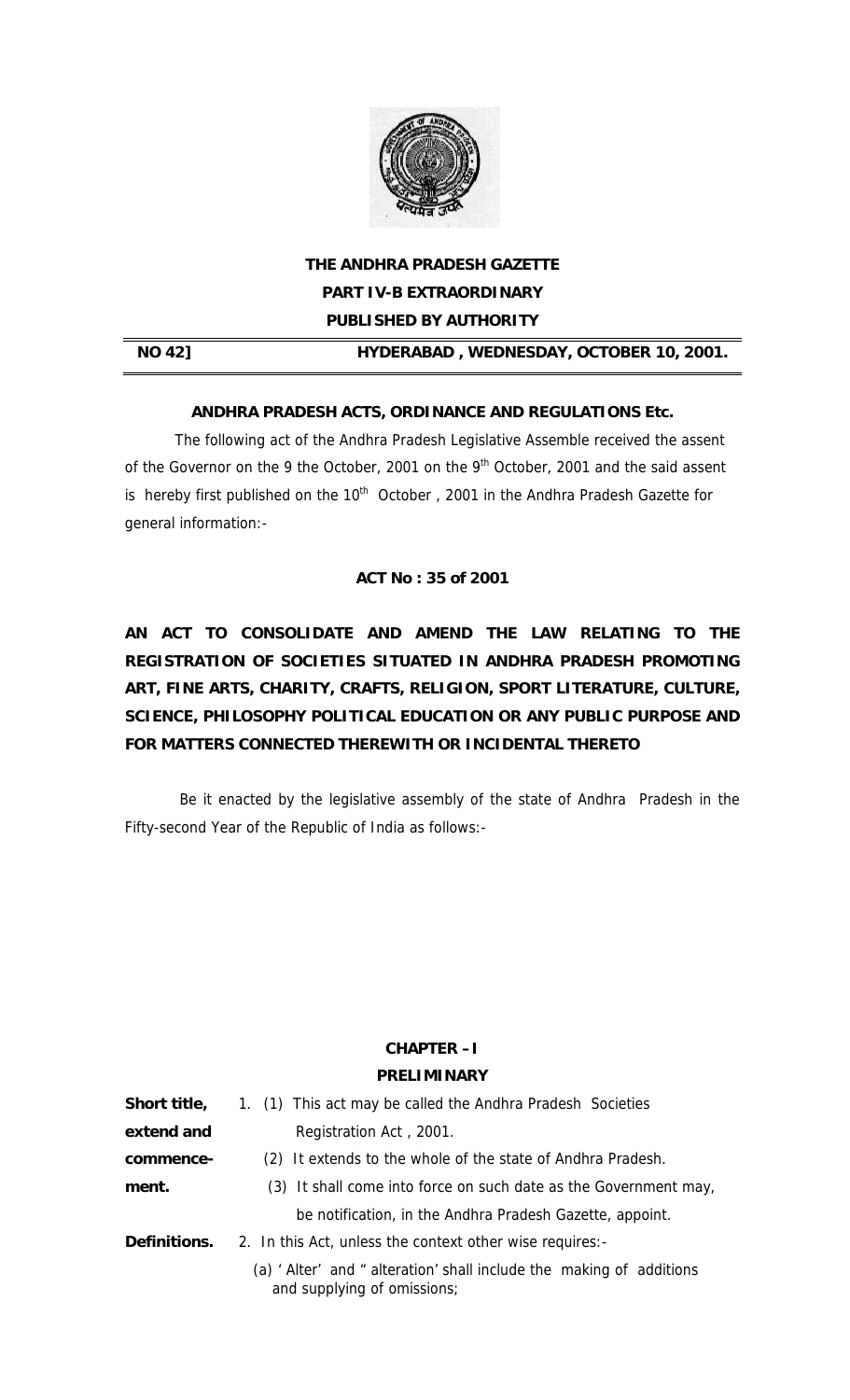- (b) 'Bye-laws' means the by- laws of a society;
- (C) ' committee' means the executive committee appointed under section 14 or any person or body of person to who the management of the affairs of a society is entrusted by its by laws;
- (d) ' Court' means in the cities of Hyderabad and Secunderabad, the City Civil Court, and elsewhere, the Principal Civil Court of original jurisdiction;
- (e) ' Document' includes summons, notices, requisition, order, or other legal process, and registers, whether issued, sent or kept in pursuance of the provisions of this Act or of any other laws or other- wise;
- (f) 'Financial year' means the period of twelve months for which the accounts of a society are required to be made up by the bye laws and if the bye-laws do not so provide, the period of twelve months ending with the  $31<sup>st</sup>$  march of each year;
- (g) ' Government' means the State Government of Andhra Pradesh;
- (h) Member means a person, individual or body corporate who which having been admitted to membership in any society has not resigned or ceased to be a member or been removed from membership in accordance with the bye-laws of that society;

| (i)                             | ' Memorandum' means the memorandum of                                                                                       |       |  |  |  |
|---------------------------------|-----------------------------------------------------------------------------------------------------------------------------|-------|--|--|--|
|                                 | association of a society as originally framed or a<br>altered from time to time in pursuance of the provision               | l Act |  |  |  |
|                                 | of this Act or the Societies Registration Act, 1860 or the                                                                  |       |  |  |  |
| Andhra Pradesh (Telangana Area) | 1860,                                                                                                                       |       |  |  |  |
|                                 |                                                                                                                             | Act I |  |  |  |
|                                 |                                                                                                                             | οf    |  |  |  |
|                                 |                                                                                                                             | 1350  |  |  |  |
|                                 |                                                                                                                             | F.    |  |  |  |
| (i)                             | "Notification' means of published in the Andhra<br>Pradesh Gazette and the word notified shall be<br>construed accordingly; |       |  |  |  |
|                                 | (k) ' Officer' includes any director manger<br>treasure                                                                     |       |  |  |  |

- Officer' includes any director, manger, treasure, trustee, secretary, member of t the committee, or any person appointed by a society to sue and be sued on its behalf and any other person empowered under the rules or the bye-laws to give direction in regard to the business of society;
- (l) ' Registrar; means an officer of the Registration Department , not below the rank of Sub-Registrar as may be specifically empowered by the Government to exercise the powers of Registrar under this Act;
- (m) ' Registrar General' means the Inspector General of Registration appointed by the Government under section 3 of the Registration Act, 1908; **Centra l Act**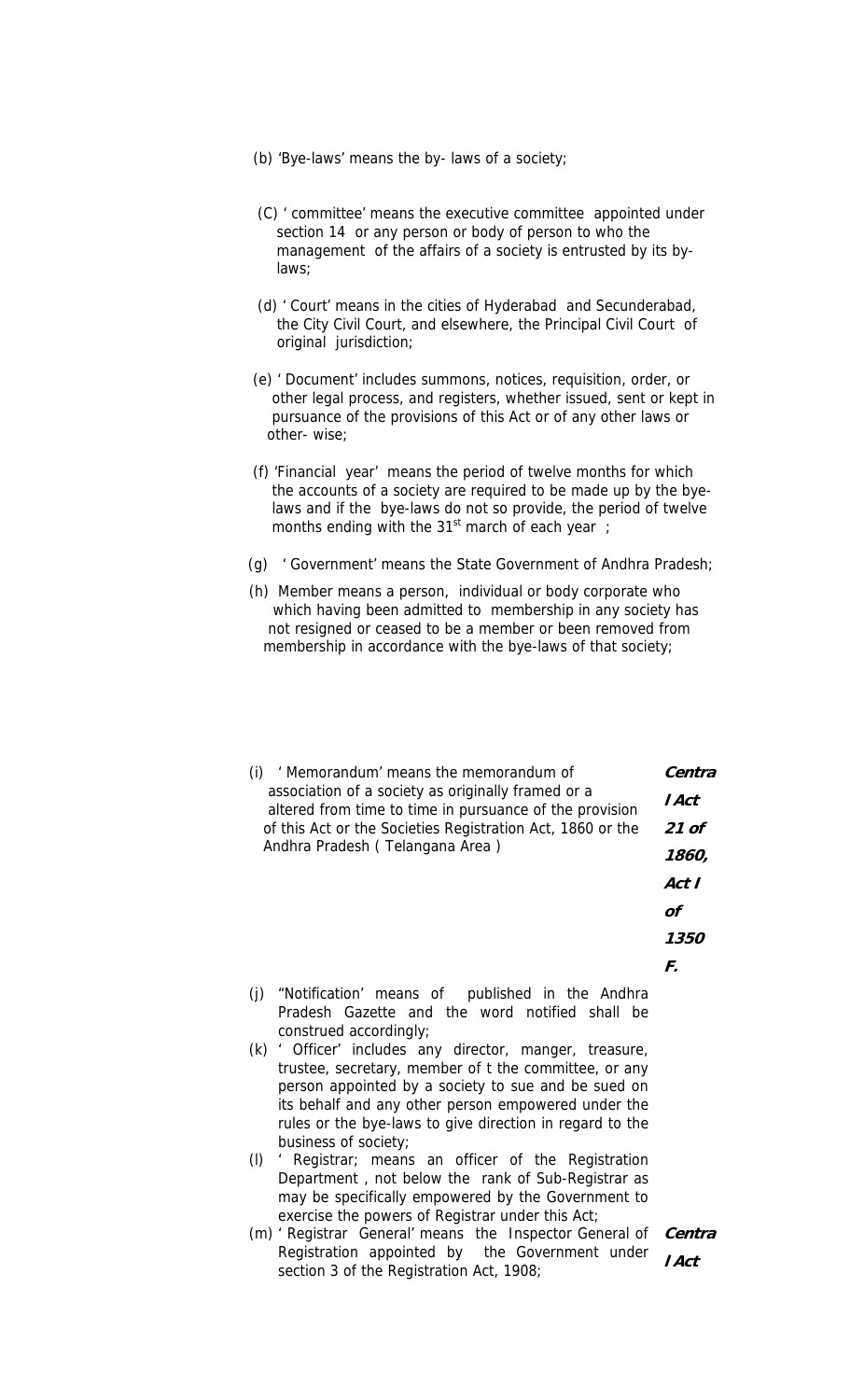**16 of 1908.** 

- (n) ' Society' means a society registered or deemed to be registered under this Act; and
- (o) 'Special resolution' means, resolution passed by a majority of the total members of the society and not less than three-fifths of the members present and voting in a meeting, of which not less than fourteen clear days notice and the date of meeting, specifying the intention to propose the resolution as special resolution, as been duly given.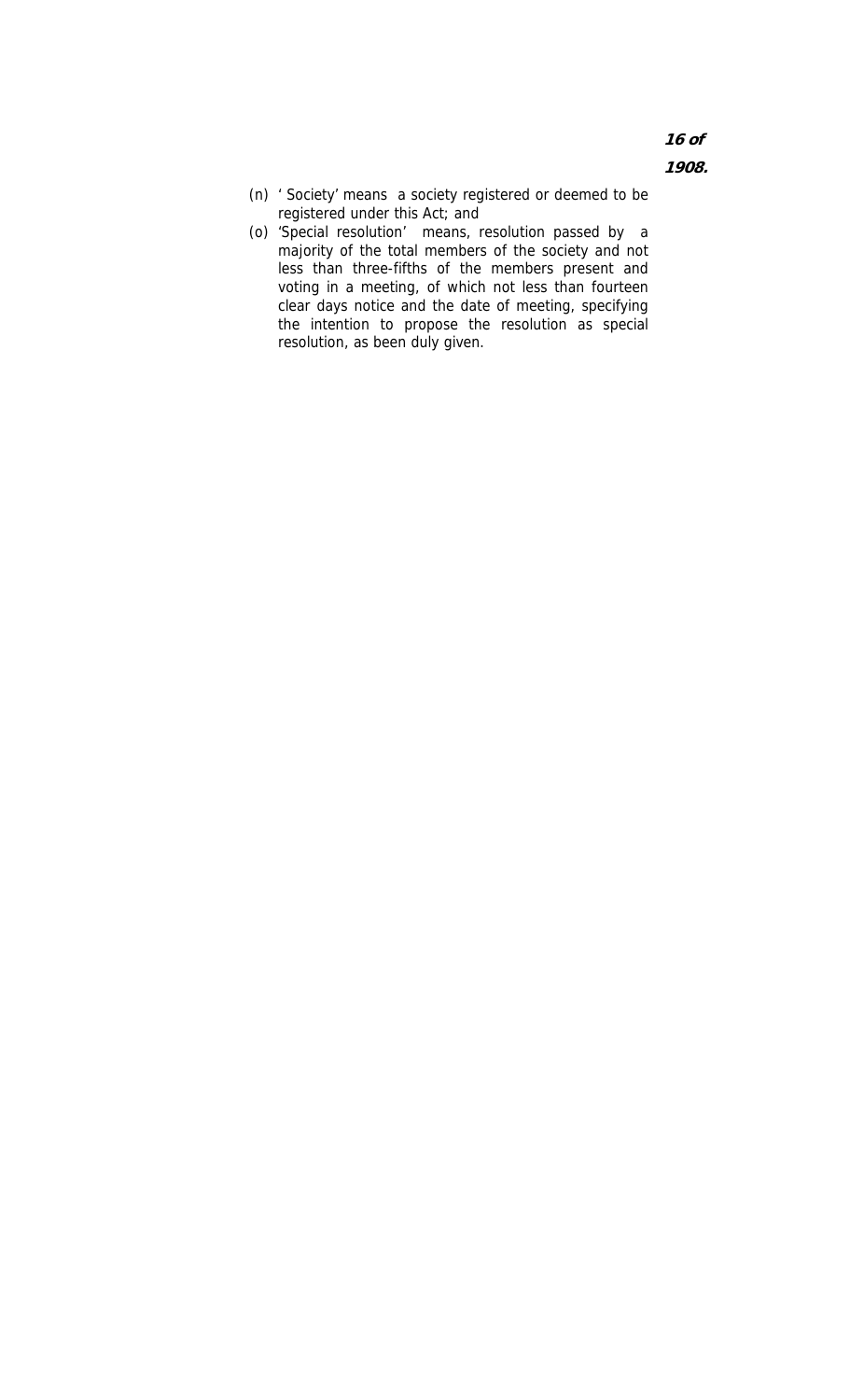#### **CHAPTER – II REGISTRATION OF SOCIETIES**

| <b>Societies</b><br>which may<br>be<br>registered<br>under this<br>Act | (1) Any seven or more persons forming a society which<br>3.<br>has for its object the promotion of art, fine art, charity,<br>crafts, religion, sports (excluding games of chance),<br>literature, culture, science,<br>political education,<br>philosophy or diffusion of any knowledge or any public<br>purpose may be registered under this Act.                                                                                                                                                                                                                                                                                                                                                                                                                                                                                                                     |  |  |  |  |  |
|------------------------------------------------------------------------|-------------------------------------------------------------------------------------------------------------------------------------------------------------------------------------------------------------------------------------------------------------------------------------------------------------------------------------------------------------------------------------------------------------------------------------------------------------------------------------------------------------------------------------------------------------------------------------------------------------------------------------------------------------------------------------------------------------------------------------------------------------------------------------------------------------------------------------------------------------------------|--|--|--|--|--|
|                                                                        | (2) No society of which a firm, whether registered or not<br>or an unincorporated association of individuals is a<br>member shall be registered under this Act.                                                                                                                                                                                                                                                                                                                                                                                                                                                                                                                                                                                                                                                                                                         |  |  |  |  |  |
| <b>Central Act</b><br>9 of 1932                                        | (3) Nothing contained in Sub-Section (2) shall precluded<br>the registration under this Act of a Society on the<br>ground that a partner as defined in section 4 of the<br>Indian Partner ship Act, 1932, or a member of an<br>unincorporated Association of individuals is, in his<br>individual capacity, a member of the society.<br>(4) (1) for the purposes of registration of a society<br>there shall be filed with the Registrar of the district<br>in which the registered office of the society is to be<br>situated :-<br>(a) a memorandum of association of the society<br>which shall state:-<br>(i)<br>the name of the society;<br>the aims and objects of the society;<br>(ii)<br>(iii) the names, and occupations of the members<br>of the committee; and<br>(b) the bye-laws of the society.                                                           |  |  |  |  |  |
|                                                                        | (5) The bye-laws of a society shall contain provisions in<br>respect of following matters:-<br>(i) Identity of the society which includes name and<br>address particulars of the society;<br>(ii) activities of the society;<br>(iii) membership of the society i.e. eligibility,<br>admission, withdrawal and termination etc.,<br>(iv) general body which contains the manner of<br>meetings to be held or convened, quorum,<br>functions and responsibilities etc.<br>(v) office bearers and their appointment/ election/<br>removal/recall and their responsibilities etc ;<br>(vi) finances which includes types of funds to be<br>raised, appointment of auditors, liability of<br>members for discharge of debts etc., and<br>(vii)<br>other matters which covers the internal<br>matters of settlement of internal disputes,<br>dissolution of the society etc; |  |  |  |  |  |
| <b>Societies</b><br>not be<br>registered                               | 6.(1) No society all be registered by a name which<br>contravenes the provisions of the Emblems and names (<br>prevention of the Improper use) Act, 1950.<br>(2) (a) no society shall be registered in a District by                                                                                                                                                                                                                                                                                                                                                                                                                                                                                                                                                                                                                                                    |  |  |  |  |  |
| with                                                                   | a name, which is identical with that of another registered                                                                                                                                                                                                                                                                                                                                                                                                                                                                                                                                                                                                                                                                                                                                                                                                              |  |  |  |  |  |

society in existence in the same District or so nearly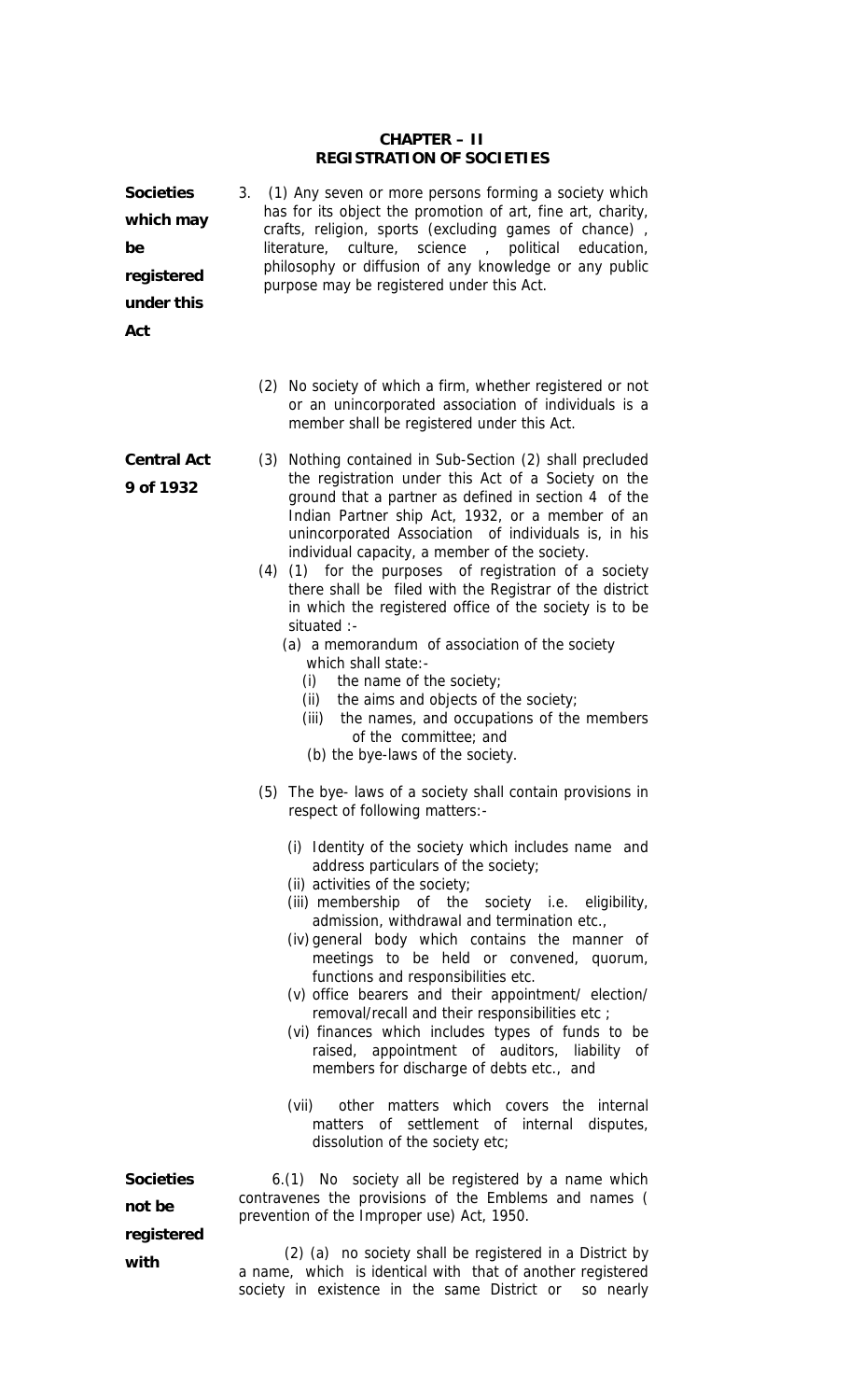**undesirable names.** 

resembling it so as to mislead except where the registered society in existence is in the course of being dissolved and signifies in writing it consent to such registration.

**Central act 12 of 1950** 

(b) except with the previous sanction in writing of the Government, no society shall be registered by a name which contains any of the following words, namely;-

(i) " co-operative " or " land Development"

(ii) " Reserve Bank",

(iii) " union' or " State" or any word expressing or implying the sanction, approval or patronage of the Central Government or any state Government; and

(iv) " Municipal " or " Charted " or any word which suggests or is or is calculated to suggest connection with any municipality or other local authority;

 Provided that noting in this section shall apply to the societies registered before the date of commencement of this Act.

(3) A society may , be a special resolution change it's name, with a previous intimation to the Registrar in writing.

(4) The change of name shall not affect any right or obligation of the society or any member thereof or render defective any action or other legal proceedings by or against it and any of the members, and any action or other legal proceedings which might have been continued or commenced by or against the society by its former name may be continued or commenced by or against the society by its new name .

 7. (1) where a society has complied with the provisions **Registra** of the act as to registration and on payment of such fees a may be notified under section 29, the Registrar shall issued to that society a certificate of registration and such certificate shall be conclusive evidence that the society **s.** therein mentioned is duly registered .

**tion of societie**

 (2) The Registrar shall, after the issue of a certificate of registration to a society enter in a register which may include a register maintained through an electronic device like computer, the particulars specified in the memorandum, of that society filed and such other particulars as may be notified.

 (3) If the Registrar refuses to register a society, an appeal shall lie to the Registrar General within sixty days from the date of communication of the order of the registrar refusing to register the society. Every such appeal shall be accompanied by a fee as may be notified by the Government from time to time.

 (4) If an application for registration of society is presented before the Registrar complying with all the provisions of this act is not disposed off within sixty days the society is deemed to have been registered and the Registrar shall issue a certificate to that effect.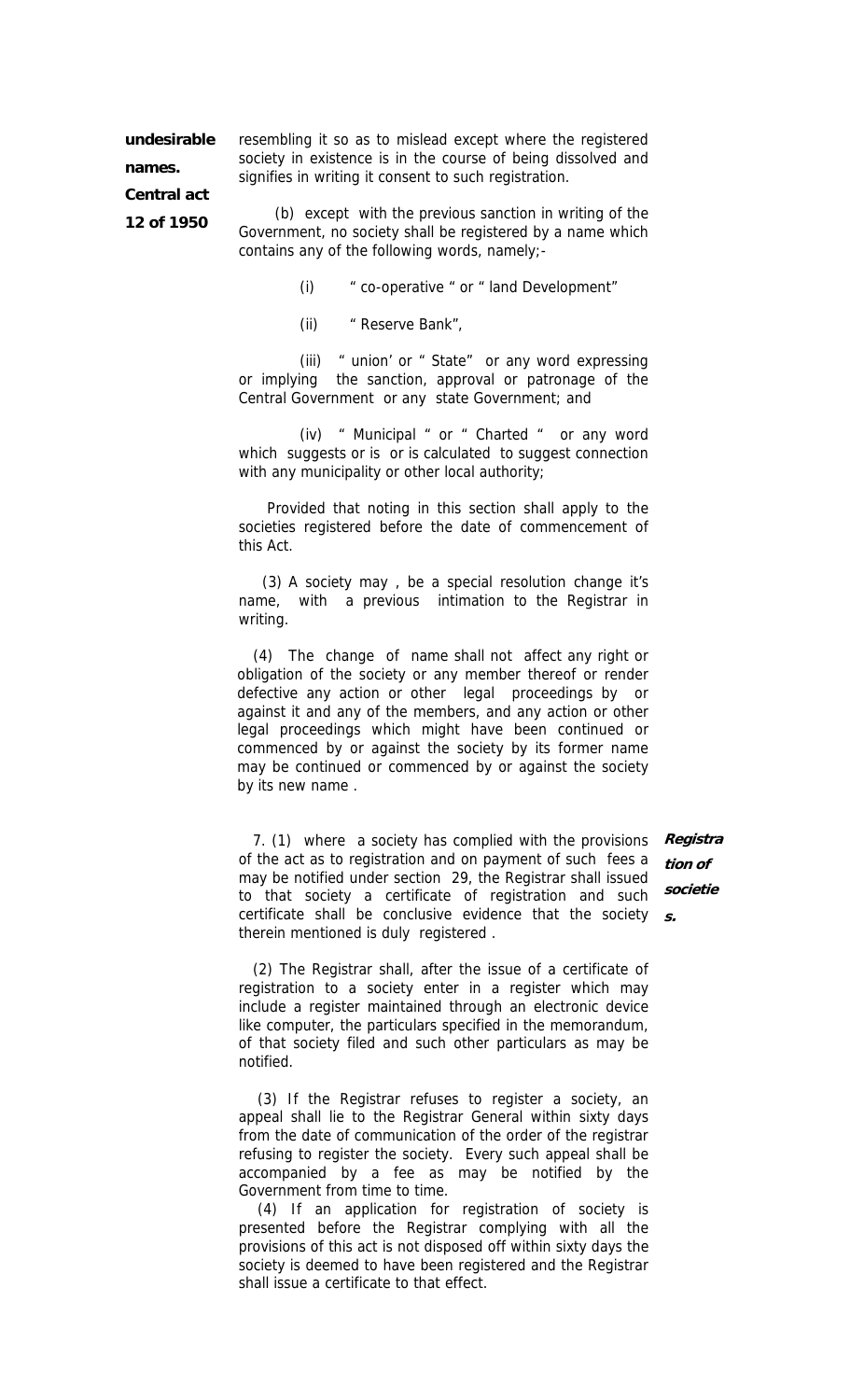8. (1) by a " special Resolution" a society may alter the **Amend** provisions of the memorandum with respect to: **ment of** 

| (a) change of objectives of the society;            | memora |
|-----------------------------------------------------|--------|
| (b) to amalgamate itself with any other society; or | ndum   |
| (a) ta albela lteal£ leta tarri an magna aaglatlag  |        |

**and** 

(c) to divide itself into tow or more societies.

 (2) Subject to the provisions of this Act, and the conditions contained in its memorandum, a society may, by an ordinary resolution passed by not less than 1/2 ( Half) of the members present and voting alter its bye-laws. **Byelaws.** 

 (3) Any alteration of the memorandum of the society shall not be valid unless such alteration is registered under this Act.

 (4) If any alteration of the memorandum is filed with the Registrar and if they are not contrary to the provisions of this Act, he shall register the same and shall certify the registration of such alteration under his hand and seal within thirty days form the date of receipt of the resolution. The certificate shall be conclusive evidence that all the requirements of this Act with respect to the alteration and the certification thereof have been complied with and henceforth the memorandum as so altered shall be the memorandum of the society.

 (5) Every alteration in the bye-laws of the society should be sent to the Registrar and he shall take it on record if it is not contrary to the provisions of this Act.

**Filling of annual list** 

 9. Every year the society shall, within fifteen days from the date on which the General Body meeting was held furnish a list to the Registrar of societies which shall contain the names and addresses of the members of the Managing Committee and officers entrusted with the management of the affairs of the society.

#### **CHAPTER III**

#### **MANAGEMENT AND ADMINISTRATION**

 **Registered office of society** 

 10. (1) A society shall, as from the day on which it begins functioning or as from the twenty-eight day after the date of its registration whichever is earlier have a registered office at any place in the district in which it is registered and to which all communications and notices may be addressed. Notice of the location of the registered office and of every change therein shall be given within twenty-eight days after the date of its registration or after the date of the change, as the case may be, to the Registrar, who shall record the same in the certificate of registration .

 (2) Any change of its registered office to a place outside the district, in which it is registered, shall be intimated to the Registrars of both the Districts.

 (3) Every society shall display its name outside its office premises in conspicuous position in legible charters of the language in general use in that place.

 (4) Every society shall have its name engraved in legible charters on its seal.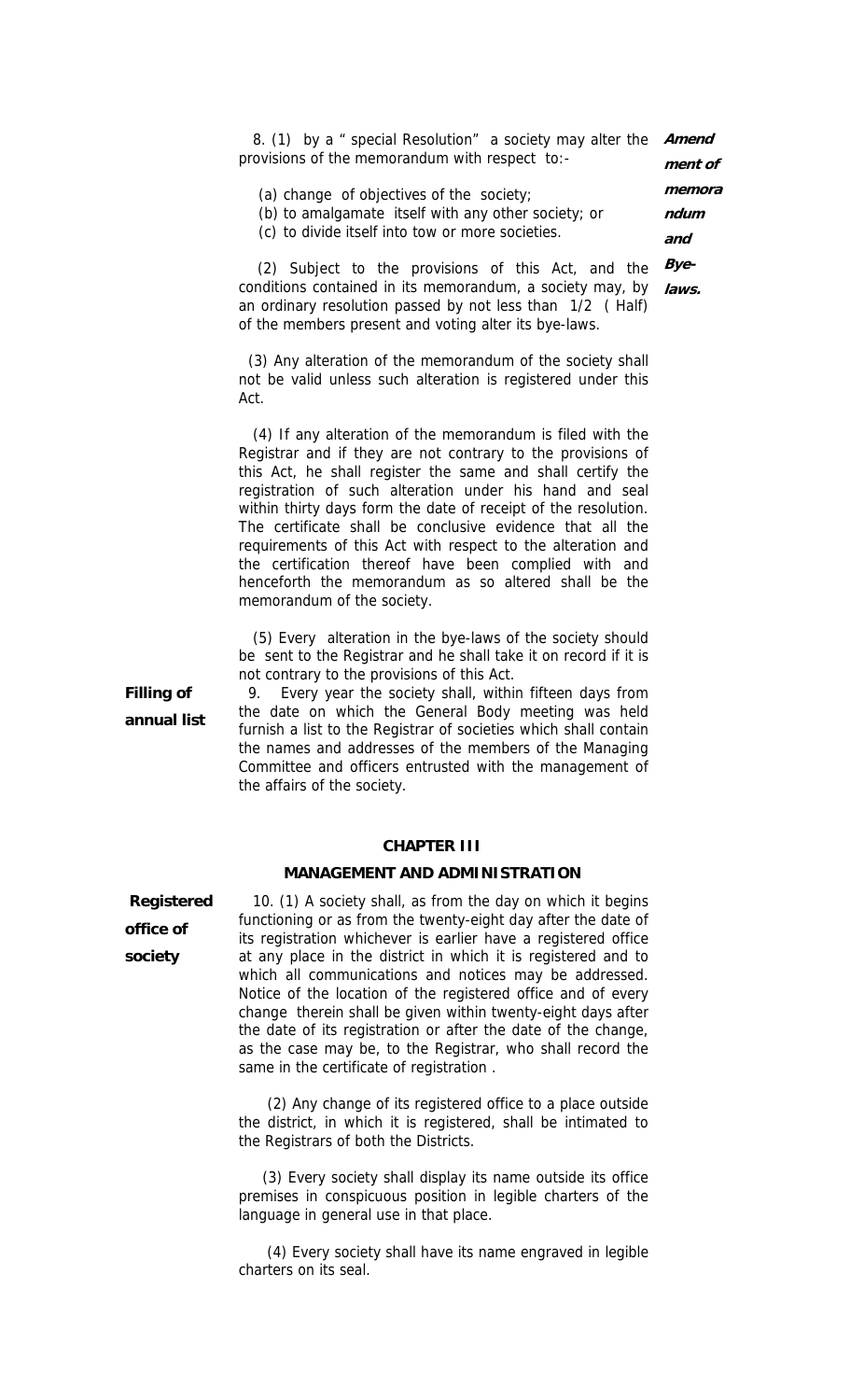11. every society shall keep register of members and enter therein the following particulars, namely:- (a) the name and address and the occupation, if any, of each member; (b) the date on which the name of each person was entered in the register as member; (c) the date on which any person ceased to be a member; and (d) the specimen signatures of the members. **Register of Member s**  12. every society shall keep at its office, the following accounts records, and documents, namely:- (a) a copy of this Act with up-to date amendments incorporated; (b) a copy of its registered memorandum along with upto date bye-laws with amendments made from time to time; (c) the minutes book; (d) accounts of all sums of money received and expended by the society and their respective purposes; (e) accounts of all purchases and sales of goods by the society; (f) accounts of all assets and liabilities of the society; (g) an up date register and a list of all member with voting rights for the current year prepared within thirty days of closure of the society's financial year; (h) copies of the audit reports and if any , and compliance reports thereon; and (i) All such other accounts, records and documents as may be required by this Act. **Account s and records Inspection**  13. the Register of members shall be kept open during the business hours subject to such reasonable restrictions a the bye-laws of the society may specify **of the society**  14. (1) Every society shall elect a Committee, consisting of not less than three members of the society, by a resolution passed by a majority of the members present and entitled to vote at an annual general body meeting of the society held under section 20. (2) the term of the committee or of its members so elected shall be a period not exceeding six years as may be specified in the bye-laws; provided that a member who has completed a term as an elected member is eligible for re-election as a member of committee, if the bye-laws so permit.

(3) Every society shall maintain a register showing the names, addresses and occupations of the persons, who are members of the committee and shall file with the Registrar;

 (i) a copy of the register within a period of fourteen days from the date of election of the members of the first Committee; and

### **Disqualificat ion of**

15. A person shall be disqualified for appointment as a member of the Committee of a society under this Act if , on the date of such appointment, he is ;

**of register of member of a society Committee**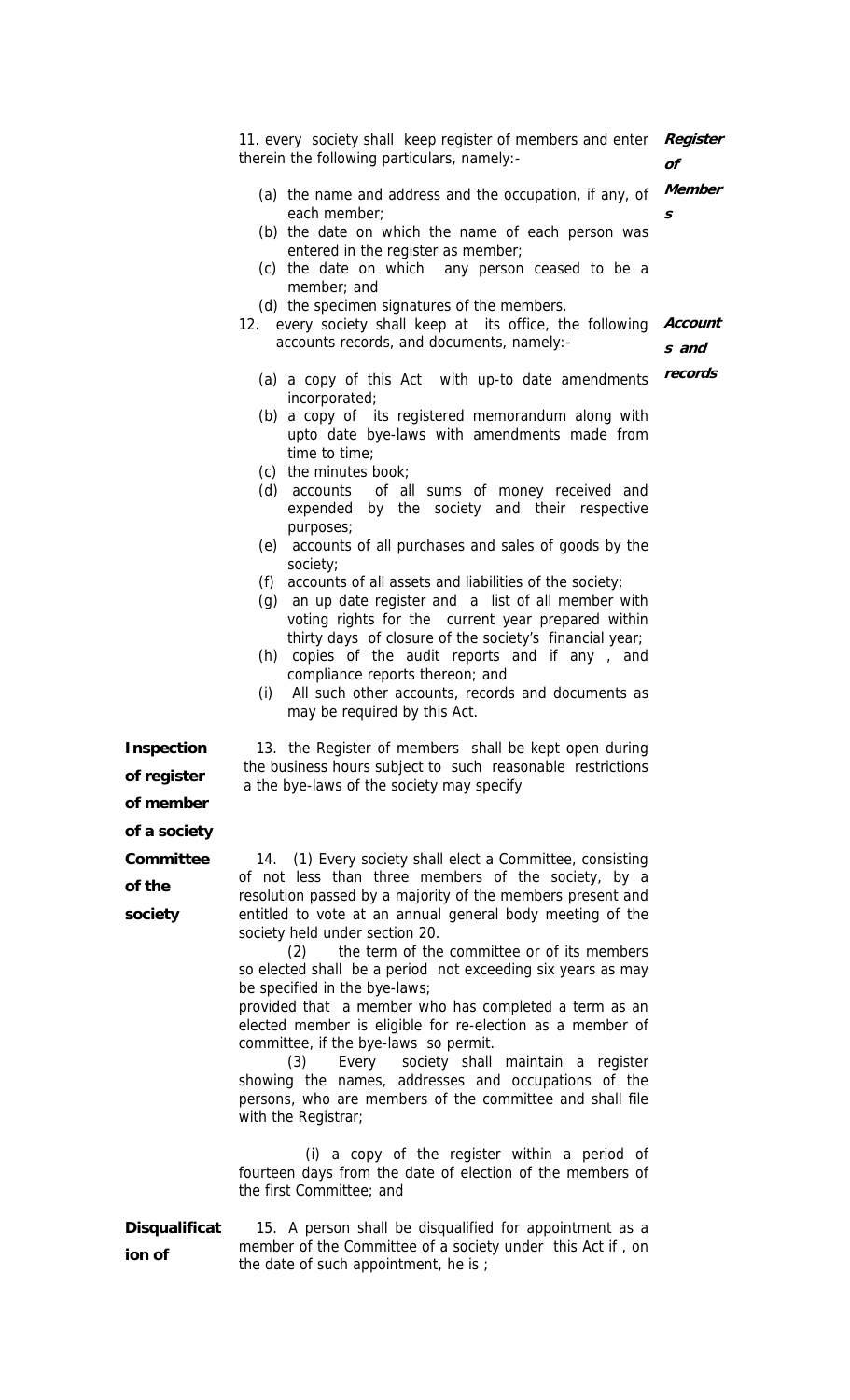| members of        |                                                                                                                                 | (a) not a major;                                                                                                                                                                                                |                 |  |  |  |  |
|-------------------|---------------------------------------------------------------------------------------------------------------------------------|-----------------------------------------------------------------------------------------------------------------------------------------------------------------------------------------------------------------|-----------------|--|--|--|--|
| the<br>committee. |                                                                                                                                 | (b) of unsound mind and stands so declared by a<br>competent court;                                                                                                                                             |                 |  |  |  |  |
|                   |                                                                                                                                 | (c) an applicant to be adjudicated as an insolvent or is<br>an un-discharged insolvent;                                                                                                                         |                 |  |  |  |  |
|                   |                                                                                                                                 | (d) convicted of an offence involving moral turpitude<br>or sentenced by a criminal court to a fine of not<br>less than rupees one thousand or to imprisonment<br>for a period of not less than six months; and |                 |  |  |  |  |
|                   |                                                                                                                                 | (e) disqualified for such appointment by an order of a<br>court.                                                                                                                                                |                 |  |  |  |  |
|                   |                                                                                                                                 | 16. Every society shall, deliver a copy of its Bye-laws, to                                                                                                                                                     | <b>Supply</b>   |  |  |  |  |
|                   |                                                                                                                                 | each member of the society at the time of admission.                                                                                                                                                            | of              |  |  |  |  |
|                   |                                                                                                                                 |                                                                                                                                                                                                                 | copies          |  |  |  |  |
|                   |                                                                                                                                 |                                                                                                                                                                                                                 | of Bye-         |  |  |  |  |
|                   |                                                                                                                                 |                                                                                                                                                                                                                 |                 |  |  |  |  |
|                   | 17. Every society shall supply to every member a copy of<br>the balance sheet or a statement of accounts together with          |                                                                                                                                                                                                                 |                 |  |  |  |  |
|                   | the auditor's report at its annual general body meeting, if<br>copies<br>not supplied in advance<br>of                          |                                                                                                                                                                                                                 |                 |  |  |  |  |
|                   |                                                                                                                                 |                                                                                                                                                                                                                 |                 |  |  |  |  |
|                   |                                                                                                                                 |                                                                                                                                                                                                                 | balance         |  |  |  |  |
|                   |                                                                                                                                 |                                                                                                                                                                                                                 | sheet           |  |  |  |  |
|                   |                                                                                                                                 |                                                                                                                                                                                                                 | etc.            |  |  |  |  |
|                   | 18.                                                                                                                             | The registration of a society shall render it a body<br>corporate by the name under which it is registered having                                                                                               | <b>Society</b>  |  |  |  |  |
|                   |                                                                                                                                 | perpetual succession and a common seal. The society shall                                                                                                                                                       | to be a<br>body |  |  |  |  |
|                   | be entitled to acquire, hold and dispose of property, to enter<br>into contracts, to institute and defend suits and other legal |                                                                                                                                                                                                                 |                 |  |  |  |  |
|                   |                                                                                                                                 | proceedings and to do all other things necessary for the<br>furtherance of the aim for which it was constituted.                                                                                                | corporat<br>e.  |  |  |  |  |
|                   |                                                                                                                                 | 19. (1) The Committee or any officer of the society                                                                                                                                                             | Legal           |  |  |  |  |
|                   |                                                                                                                                 | authorized in this behalf by its bye-laws, may bring or                                                                                                                                                         | proceed         |  |  |  |  |
|                   |                                                                                                                                 | defend any action or other legal proceeding touching or<br>concerning any property or any right or claim of the society                                                                                         | -ings.          |  |  |  |  |

 (2) Any action or legal proceeding shall not abate or be discontinued by the death, resignation or removal from office of any member of the society after the commencement of the proceeding.

and may sue and be sued in its name.

**Meetings** 20. (1) The bye-laws of the society shall specify the frequency and the manner in which the meetings of the Committee and General Body shall be held, so however that the Committee shall meet at-least once in every three months and the General Body shall meet at-least one in a year.

 (2) The committee shall convene a General Body meeting within thirty days of receipt of a requisition for convening a meeting signed by at-least one third of the members of a society or as provided in the bye-laws and any such requisition shall contain the proposed agenda and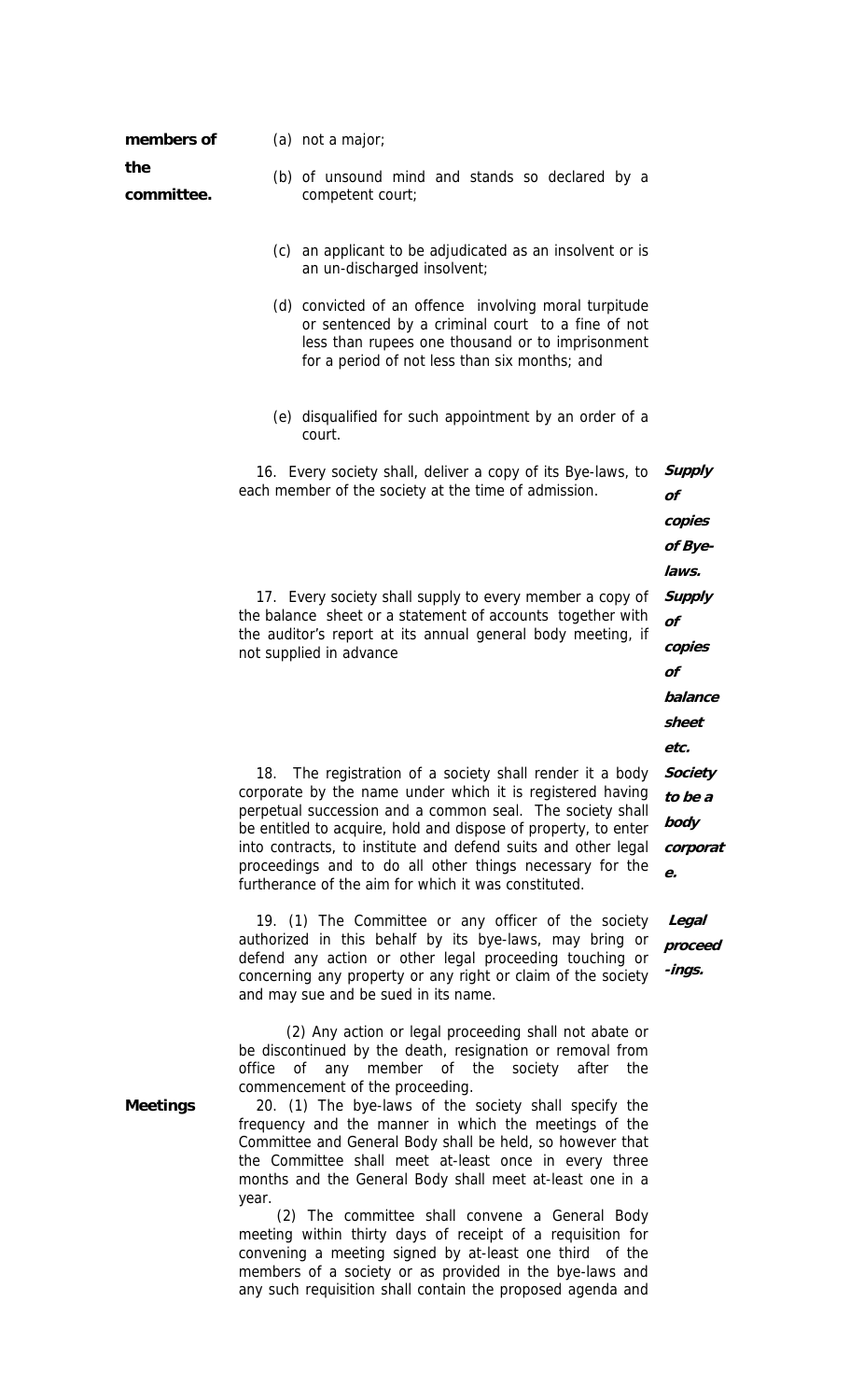the reasons for such meeting .

(3) Every society shall record in the minutes book, the minutes of all proceedings of every General Body meeting and also every meeting of its Committee.

(4) Such minutes hall be communicated to all the members invited for the meeting within thirty days of the conclusion of the meeting

(5) The minutes so recorded shall be signed by the persons who chaired the said meeting.

**Amalgamati on and division of societies**  21. (1) Any tow or more societies may, by a special resolution of both or all such societies, and confirmed by a like resolution at a second meeting of both or all such societies, convened after an interval of one moth after the first meeting, get amalgamated into one society with or without any dissolution or division of the funds of any of the societies with intimation to the Registrar.

> (2) Any society may, by a special resolution, divide itself into tow or more societies. Such resolution shall contain proposals for the division of the assets and liabilities of the society among the new societies into which it is proposed to divide itself and may specify the area of operation of an the members, who will constitute each of the new societies.

> (3) An amalgamation or division in pursuance of this section shall not prejudice any right of a creditor of any society, which was a party to such amalgamation or division.

22. (1) Every society shall keep at its registered office, a register of mortgages and charges and enter therein all mortgages or charges affecting the property of the society and such other particulars of the mortgages or chares as may be specified in the bye-laws.

 (2) The register of mortgages and charges kept in pursuance of sub-section (1) and copies of instruments creating mortgages or charges shall, subject to such reasonable restrictions as the society may impose, be kept at the registered office of the society and be open during business hours to the inspection of any member or creditor of the society without payment of any fee therefor.

### **CHAPTER – IV**

#### **DISPUTES, DISSOLUTION AND WINDINGUP**

 23. In the event of any dispute arising among the **Dispute**  committee or the members of the society, in respect of any matter relating to the affairs of the society, any member of the society may proceed with the dispute under the  $g$ provision of the Arbitration and Conciliation Act , 1996, or **manageregardin**

**Register of mortgag es and charges.**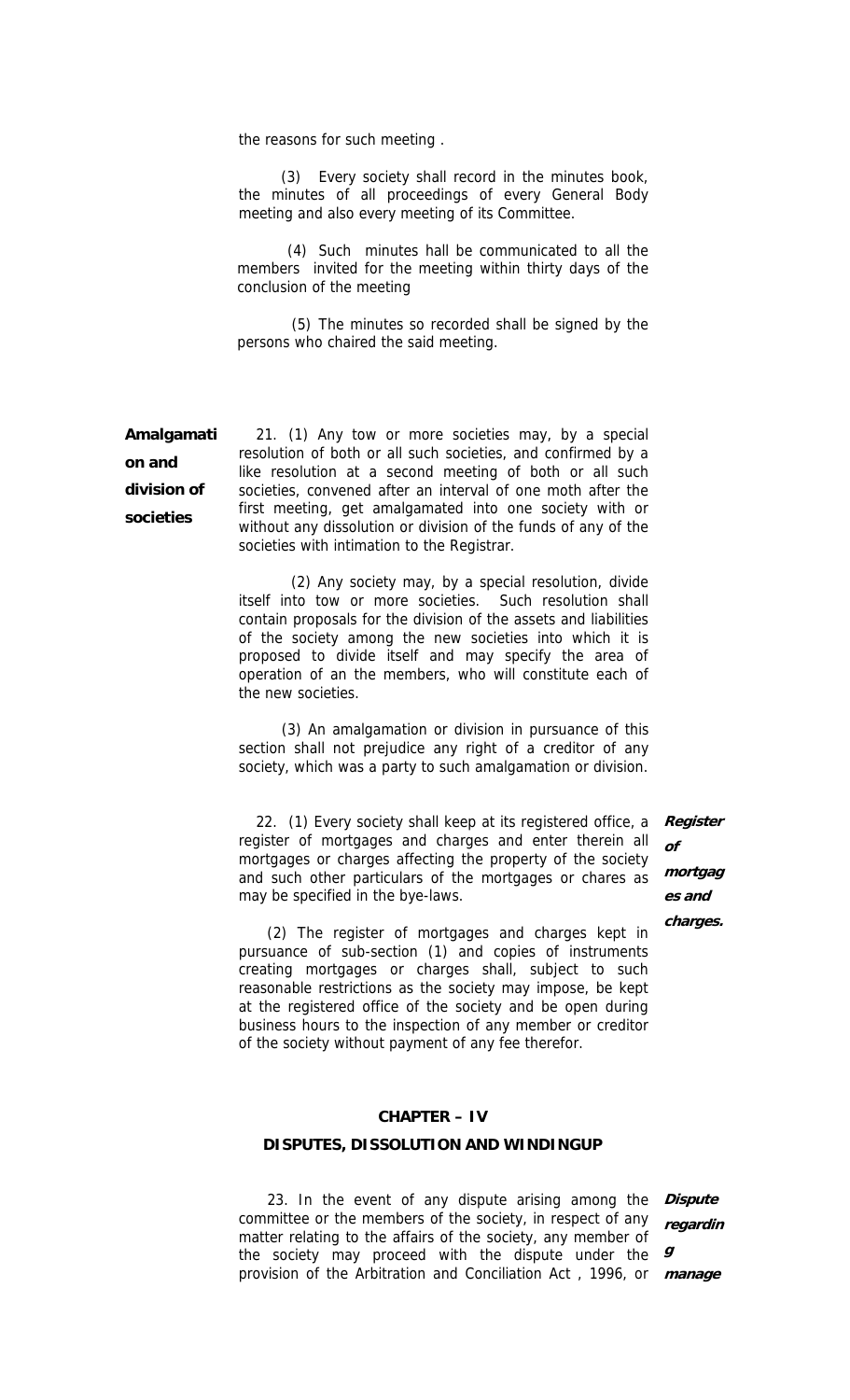may file an application in the District Court concerned and **ment.**  the said court shall after necessary inquiry pass such order as it may deem fit . **Central** 

**Act 26 of 1996.** 

 24.(1) A society may, by passing a special resolution, determine that it shall be dissolved of an thereupon, with prior intimation to the Registrar, it shall be dissolved at the time specified in the resolution and all the necessary steps shall be taken for the disposal and settlement of the property of the society, and its claims and liabilities according to the bye-laws, if any, of the society, and if there are no bye-laws to this effect in the manner as the General Body may find it expedient;

 provided further that in the event of any dispute arising among the members of the Committee or the members of the society, the adjustment of its affairs shall be referred to the court and the court shall make such order in the matter including appointment of liquidator as it deems fit;

 (2) a society dissolved under this section shall file with Registrar a full report showing as to how the property has been disposed of.

**Property of dissolved society**  25. If upon the dissolution of any society, there remains, after the satisfaction of all its debts and liabilities, any property the same shall not be delivered to or distributed among the members of the said society or any of them, but shall be delivered to some other society, with a similar objective to be named by a special resolution, or in default thereof, by the court:

> Provided that this section shall not apply to any society which is founded or established by the contribution of share shareholders in the nature of a Company.

**Liquidator to make an account after winding up of a society.** 

 26. (1) As soon as the affairs of a society are fully wound up, the liquidator shall make an account of the winding up showing how the winding up has been conducted and the property of the society has been disposed of and call a general body meeting of the society for the purpose of placing before it the account and giving any explanation in respect thereof.

 (2) Within one week after the meeting convened under sub-section (1), the liquidator shall send to the Registrar, a copy of the account and shall make a return to him of the holding of the meeting and of its date.

 27. Orders made under section 24 shall, on application, be enforced as follows:- **Enforce**

**ment of orders.** 

(a) when made by a liquidator by any civil court having local jurisdiction in the same manner as a decree of such court; and

(b) When made by the court on appeal, in the same manner as decree of that court.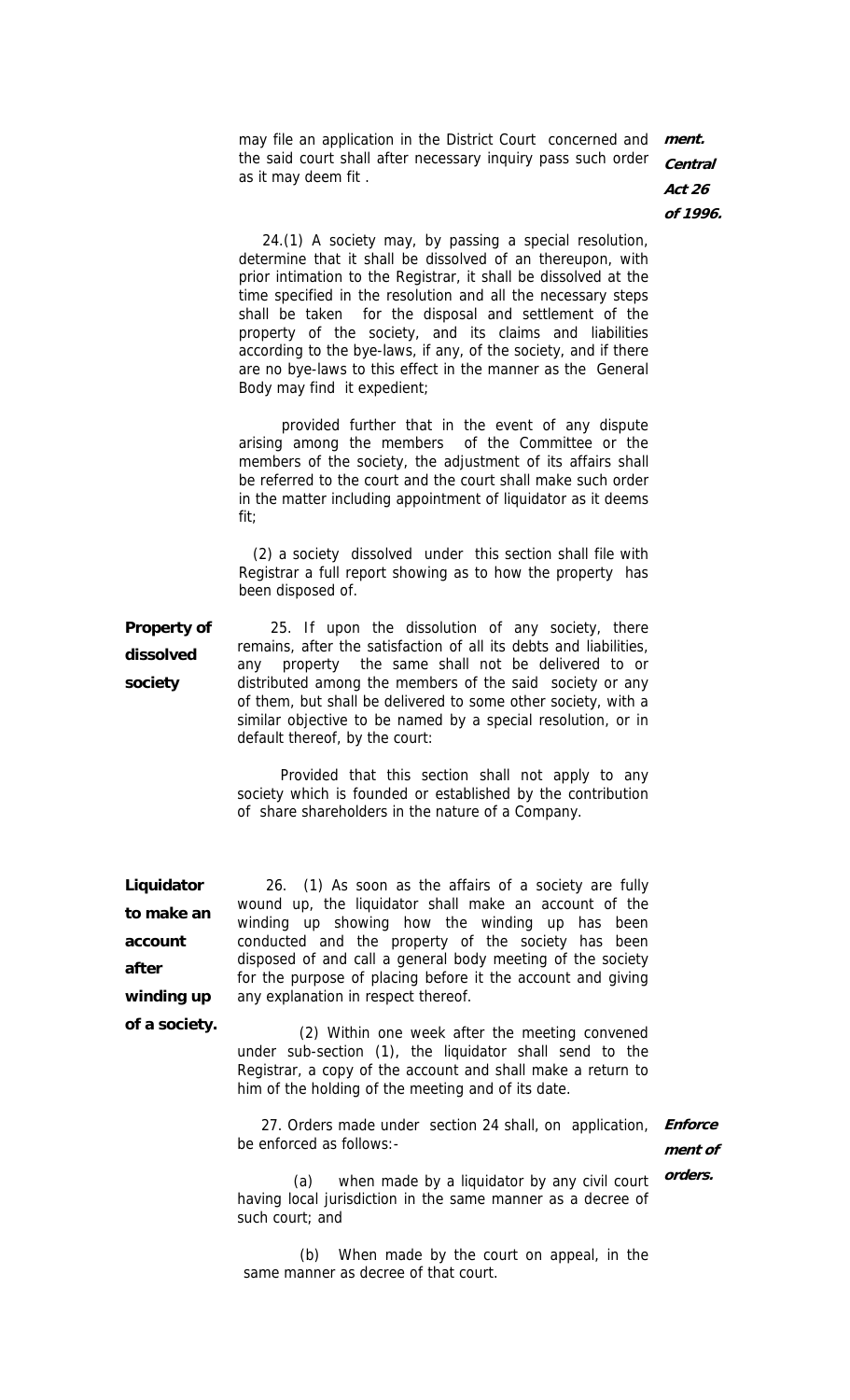#### **CHAPTER-V**

#### **MISCELLANEOUS**

| Where a government is member or is wholly or<br>28.<br>substantially financing a society it may place such terms and<br>conditions on the society as are mutually agreed up on or<br>through specific public policy notified by the government<br>for the purpose. | Societie<br>$\mathbf{s}$<br>financed<br>by the |
|--------------------------------------------------------------------------------------------------------------------------------------------------------------------------------------------------------------------------------------------------------------------|------------------------------------------------|
|                                                                                                                                                                                                                                                                    | Govern                                         |
| 29. (1) The government shall, from time to time prepare a                                                                                                                                                                                                          | ment<br>Fees to                                |
| table of fees payable;                                                                                                                                                                                                                                             | be fixed                                       |
| for registration of societies which may include<br>(a)                                                                                                                                                                                                             | by the                                         |
| Mahila Mandals and Youth Associations;                                                                                                                                                                                                                             | Govern                                         |
| for filling or recording or registering any<br>(b)<br>document required by this Act to filed or recorded;                                                                                                                                                          | ment                                           |
| for inspection of documents in the custody of<br>(c)<br>the registrar;                                                                                                                                                                                             |                                                |
| for making or granting copies of reasons,<br>(d)<br>entries or documents, before or after registration; and                                                                                                                                                        |                                                |
| (e)<br>for such other matters appear to the<br>Government necessary to give effect to the purposes of this<br>Act.<br>The Table of fees so prepared shall be notified.<br>(2)                                                                                      |                                                |

(3) All fees, charges and other sums paid to the Registrar or any officer of the Government in pursuance of this Act, shall be credited to the Government

**Superintend ence and**  30. the Registrar General shall have superintendence and control over all other Registrars functioning under this Act.

**control over Registrars.** 

**Power to remove difficulties.**  31. If any difficulty arises in giving effect to the provisions of this Act, in the first five years from the date of commencement of this Act, the Government after previous publication, by order make such provisions not inconsistent with the purposes of this Act, as appear to them to be necessary or expedient for removing of the difficulty.

**Repeals and savings Central Act 21 of 1860.**  32. (1) The Societies Registration Act, 1860, in its application to the Andhra area of the State of Andhra Pradesh and the Andhra Pradesh (Telengana Area) Public societies Registration Act, 150 F are hereby repealed. (2) Not-withstanding such repeal, anything done or any

**Act 1 of 1350 F.**  action taken under the said Acts ( including any order, rule, form, regulation, certificate or bye-laws) in the exercise of any power conferred by or under the said Acts shall be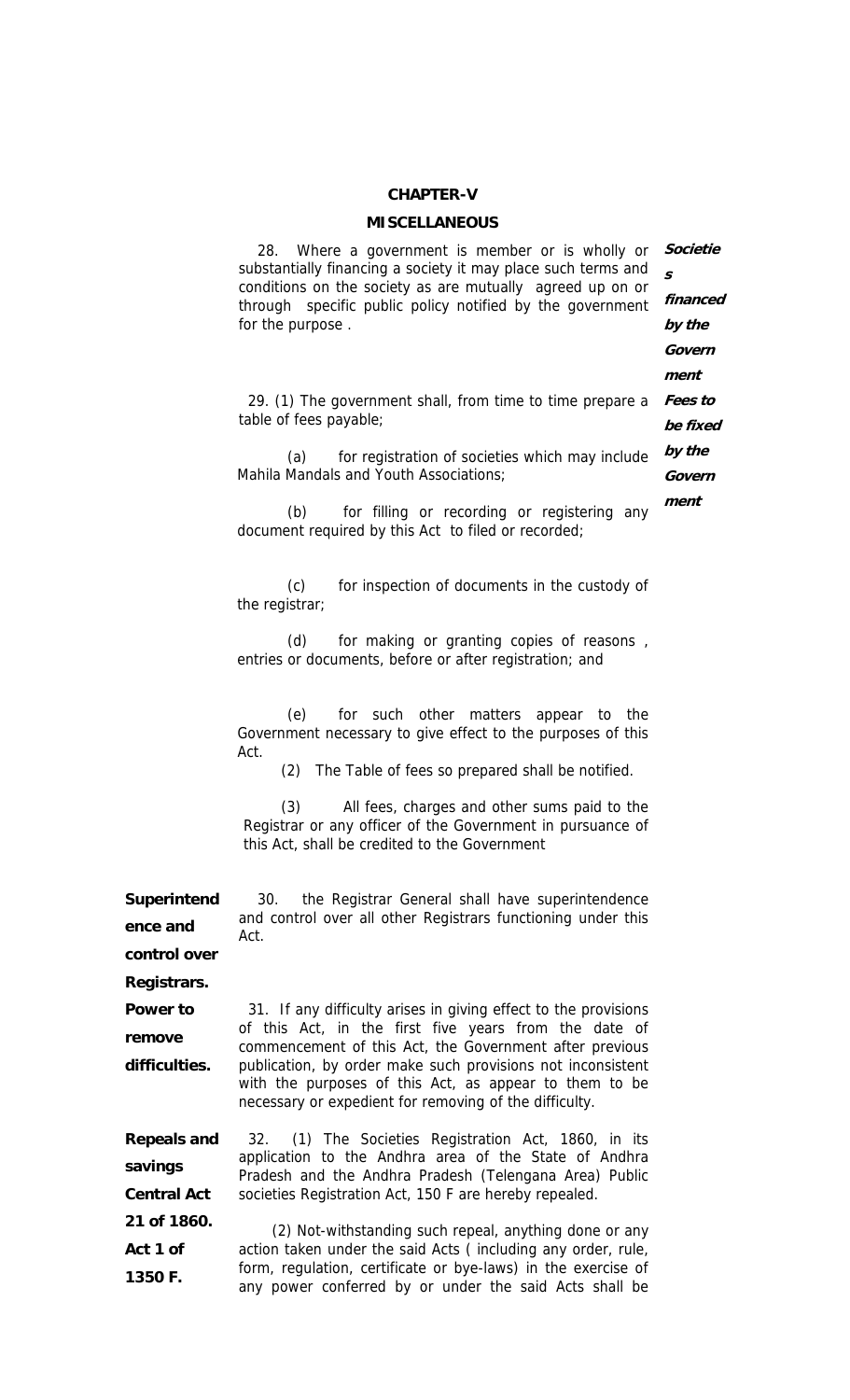deemed to have been done or taken in the exercise of the powers conferred by or under this Act as if this Act was in force on the date on which such a thing was done or action taken.

> **K.G. SHANKAR, SECRETARY TO GOVERNMENT, LEGISLATIVE AFFAIRS & JUSTICE (FAC), LAW DEPARTMENT.**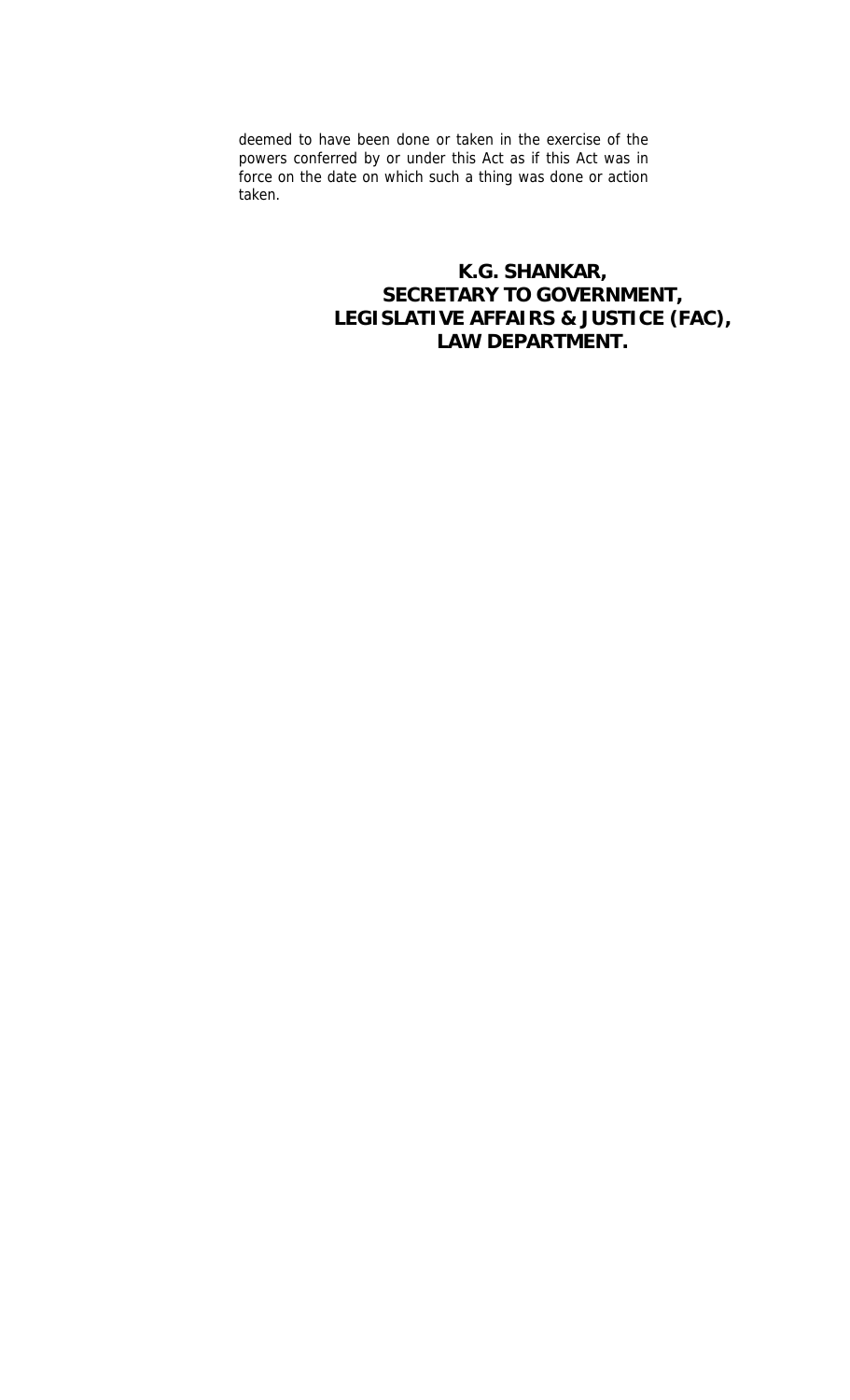# **Document No:1**

| 1.1 | <b>NAME OF THE SOCIETY</b> | ٠              |  |
|-----|----------------------------|----------------|--|
|     | 2. LOCATION OF THE OFFICE  | $\ddot{\cdot}$ |  |
| 3.  | <b>AIMS AND OBJECTS</b>    |                |  |

- **- - - - - - - - - - - - - - - - - - - - - - - - - - - - - - - -** 

- 1. " Certified that the Association is formed with no profit motive and commercial activities involved in its working ".
- 2. " Certified that the Bears are not paid form the Association" .
- 3. " certified that the Association would not engage in agitational to ventilate to grievance".
- 4. " Certified that the office Bearers signature are genuine".

### **DECLARATION**

We the undersigned persons in the memo have formed into an association and responsible to run the affairs of the Association are desirous of getting the Society registered under A.P. Societies Registration Act 2001.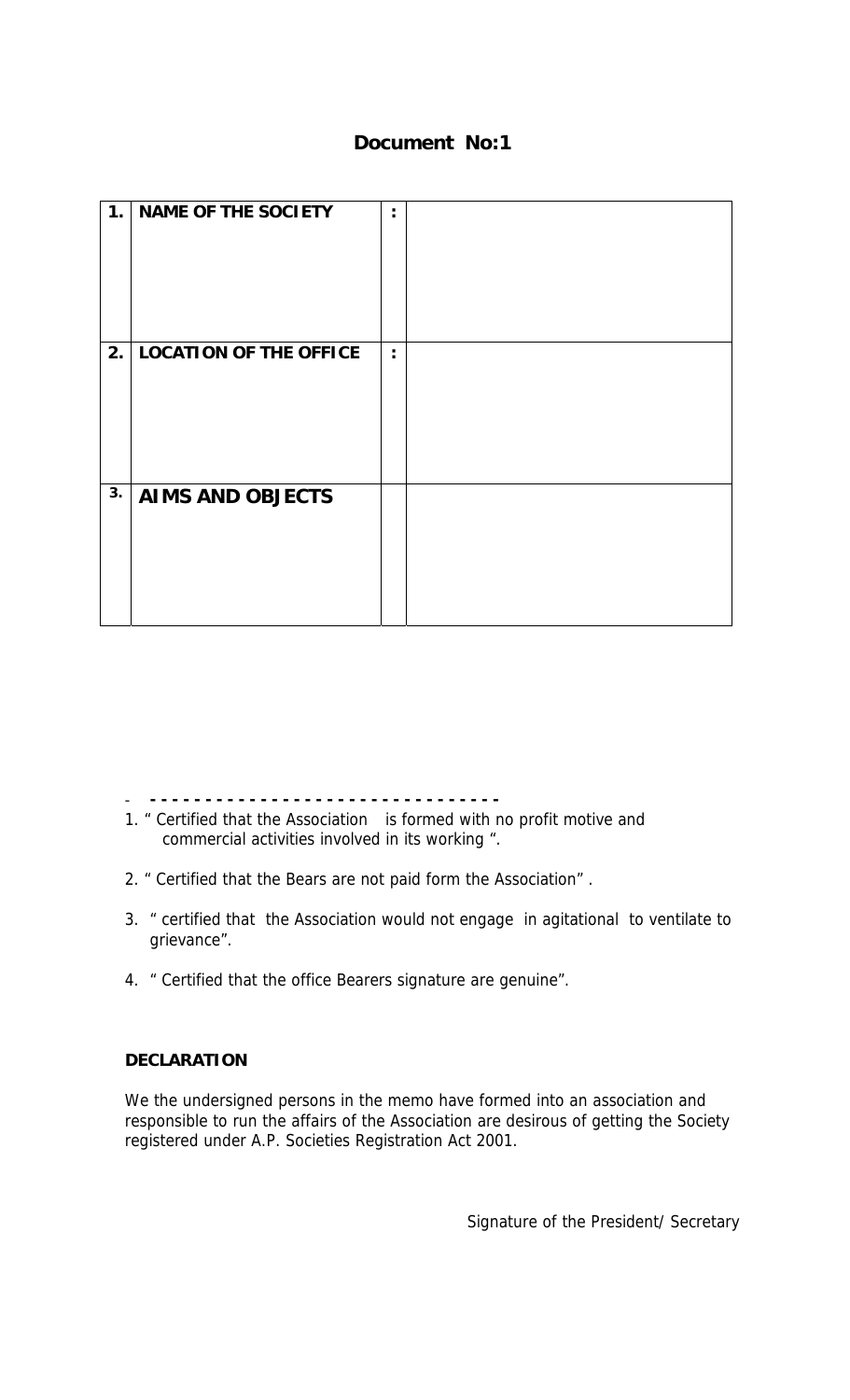| Name of the office<br>Bearers & S/o,<br>W/o, D/o | Age | Designation                        | Occupation | Residential<br>Address | Signature |
|--------------------------------------------------|-----|------------------------------------|------------|------------------------|-----------|
|                                                  |     | <b>PRESIDENT</b>                   |            |                        |           |
|                                                  |     | <b>VICE</b><br><b>PRESIDENT</b>    |            |                        |           |
|                                                  |     | <b>GENERAL</b><br><b>SECRETARY</b> |            |                        |           |
|                                                  |     | <b>JOINT</b><br><b>SECRETARY</b>   |            |                        |           |
|                                                  |     | <b>TREASURER</b>                   |            |                        |           |
|                                                  |     | <b>EXECUTIVE</b><br><b>MEMBER</b>  |            |                        |           |
|                                                  |     | <b>EXECUTIVE</b><br><b>MEMBER</b>  |            |                        |           |

## **WITNESSES :**

| Name in block letter & s/o,<br>W/o, D/o | Age | <b>Residential Address</b> | Occupation | Signature |
|-----------------------------------------|-----|----------------------------|------------|-----------|
|                                         |     |                            |            |           |
|                                         |     |                            |            |           |
|                                         |     |                            |            |           |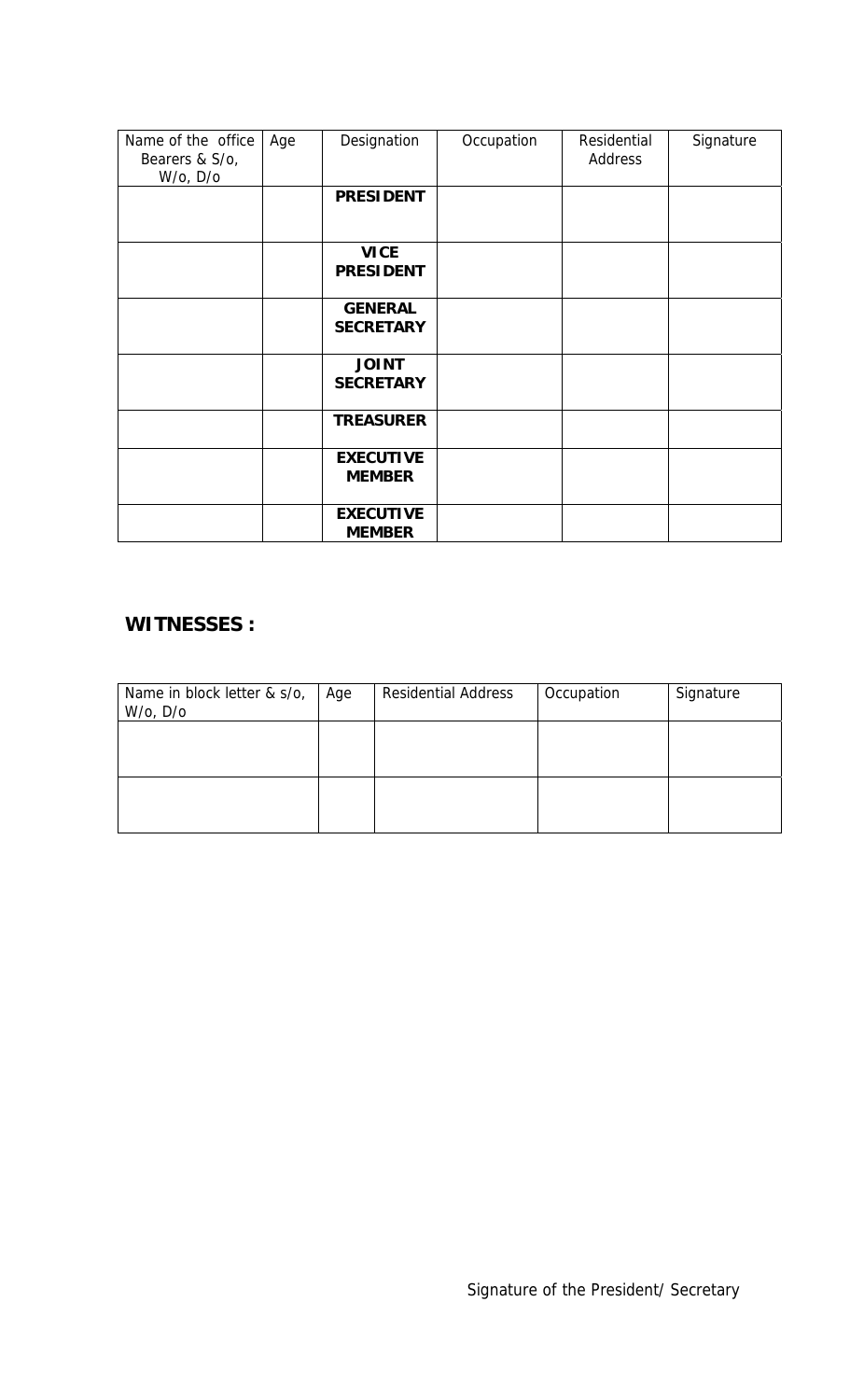### **DOCUMENT NO :II RULE AND REGULATIONS**

**:**

- **1. NAME OF THE SOCIETY :**
- **2. LOCATION OF THE OFFICE**
- **3.1) Member Ship :**

### **ii) CATEGORY OF MEMBERS :**

**iii) ADMISSION FEE AND THE ANNUAL SUBSCRIPTION OR MONTHLY SUBSCRIPTION : 4. GENERAL BODY** 

(i)Annual General Body will meet one in a year i.e. in the Month of \_\_\_\_ (ii) FUNCTIONS:

- a) To pass the budget for the ensuing year and approve expenditure statement of previous year.
- b) To approve the reports of the activities of Society.
- c) To elect the Executive committee etc .
- d) To appoint Auditor
- **5.i)**  Executive committee : shall consist of Seven () members and out of them, the following office bearers shall be elected by the EC Viz President, General Secretary, Joint Secretary and Treasurer and the remaining persons all the Executive Committee Members.
- **ii)**  The members of the Executive Committee (Governing Body) shall be duty bound to attest the signatures of all the members of newly elected Executive Committee and to see that the said signatures of the out going Governing Body tally with the annual list as filed with the Register of societies before 15 days the succeeding month in which elections were held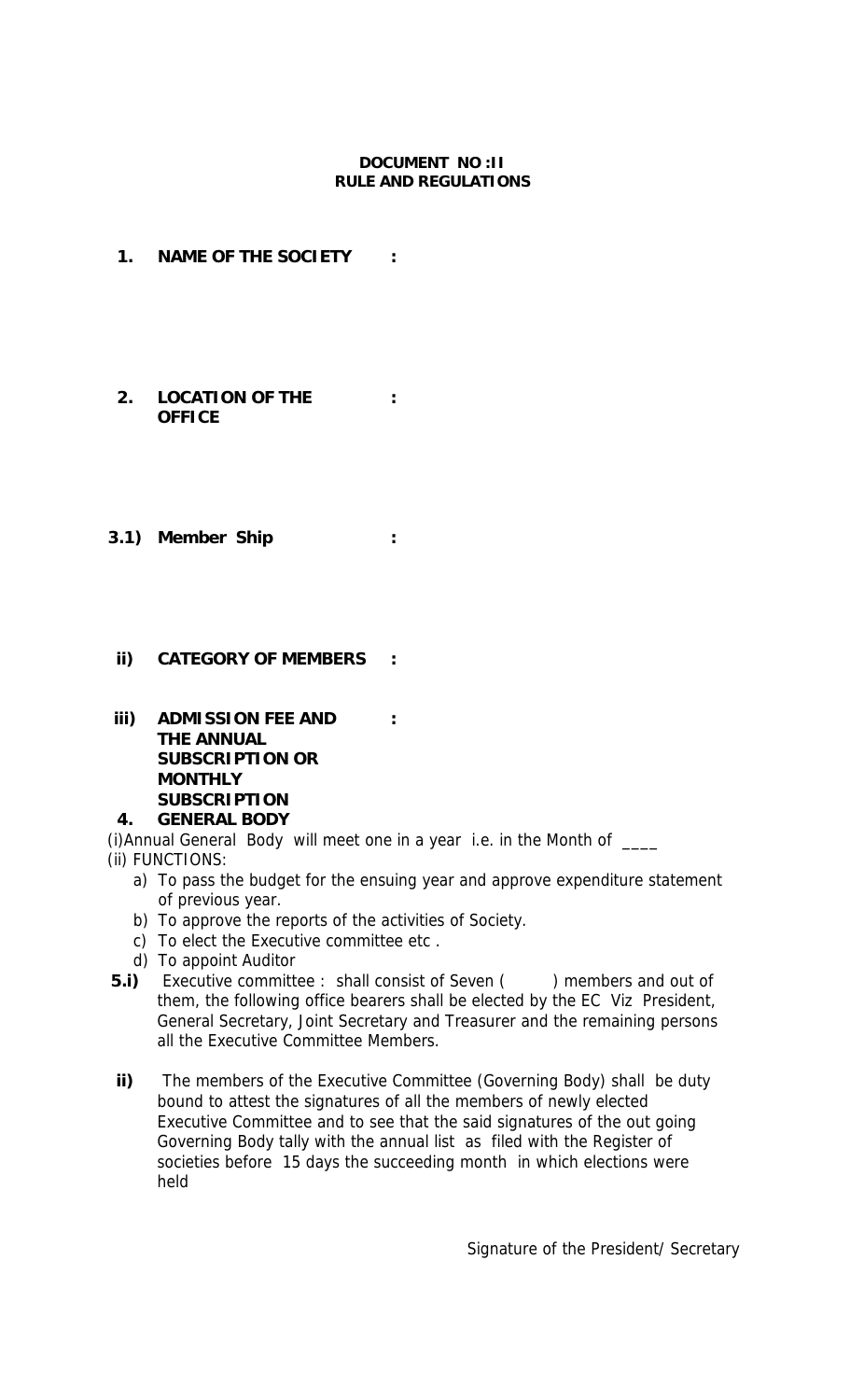# **FUNCTIONS OF THE EXECUTIVE BODY AND OFFICE BEARERS**

- 1. **PRESIDENT:-** He Presides over all the meeting of the both General Body and Executive Committee, he case his vote in case of tie . He can supervise all the branches of the society.
- 2. **Vice PRESIDENT:-** He shall assist the president in discharging his duties in the absence of the President he shall perform the duty of the President as entrusted by him.
- 3. **SECRETARY: -** He is the their Executive Office of the society and custodian to all records relating to the society and correspondent on behalf of the society. He has to take on records of all minutes of the society to conveyed both the bodies of the society with the permission of the President. He guide the treasurer in preparing the budget and expenditure statement of the society.
- 4. **JOINT SECRETARY**: He has to do the work entrusted by the executive committee. He has to assist the Secretary in discharging his duties, in the absence of the secretary, he can perform the duties of the secretary.
- 5. **TREASURER: -** He is responsible for all-financial transactions and funds of the society. He has to maintain accounts properly along with the vouchers he has to prepare the accounts of the society jointly with the Secretary or President.
- 6. **OFFICE BEARERS** :- they are the responsible person to attend to such activities of the Society Which the Executive Committee entrust to them.
- 7. **QUORUM:** Half of the total members for General Body Meeting and ¼ for Executive Committee Meeting.
- 8. Funds : The funds shall be spent only for the attachment of the objects of the society and no portion thereof shall be paid or transferred directly or indirectly to any of the members through any means
- 9. **Amendments**: No amendment or alteration shall be made in the purpose of the association unless it is voted by 2/3 of its members present at a special meeting conveyed for the purpose and confirmed by 2/3 of the members present at a second special meeting.
- 10.**WINDING UP** :- in case the society has to be wound up the property and funds of the society that remain after discharging the liabilities, if any, shall be transferred or paid to some other institutions with similar aims and objects.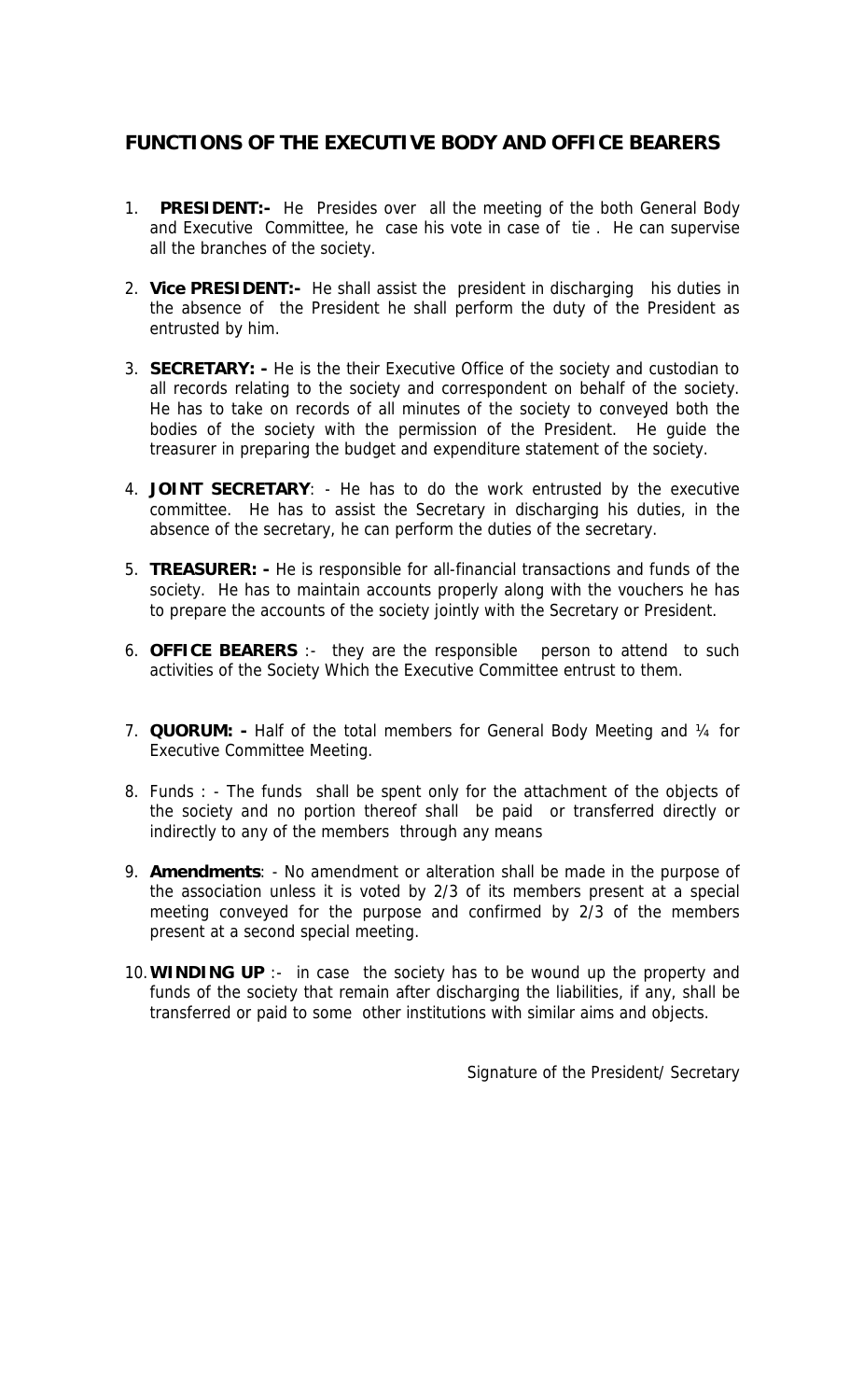| Name of the office<br>Bearers & S/o,<br>$W$ /o, $D$ /o | Age | Designation                        | Designation<br>of their<br>local<br>standing in<br>the Society | Occupation | Residential<br>Address | Signature |
|--------------------------------------------------------|-----|------------------------------------|----------------------------------------------------------------|------------|------------------------|-----------|
|                                                        |     | <b>PRESIDENT</b>                   |                                                                |            |                        |           |
|                                                        |     | <b>VICE</b><br><b>PRESIDENT</b>    |                                                                |            |                        |           |
|                                                        |     | <b>GENERAL</b><br><b>SECRETARY</b> |                                                                |            |                        |           |
|                                                        |     | <b>JOINT</b><br><b>SECRETARY</b>   |                                                                |            |                        |           |
|                                                        |     | <b>TREASURER</b>                   |                                                                |            |                        |           |

# **WITNESSES :**

| Name in block letter & s/o,<br>$W$ /o, $D$ /o | Age | <b>Residential Address</b> | Occupation | Signature |
|-----------------------------------------------|-----|----------------------------|------------|-----------|
|                                               |     |                            |            |           |
|                                               |     |                            |            |           |